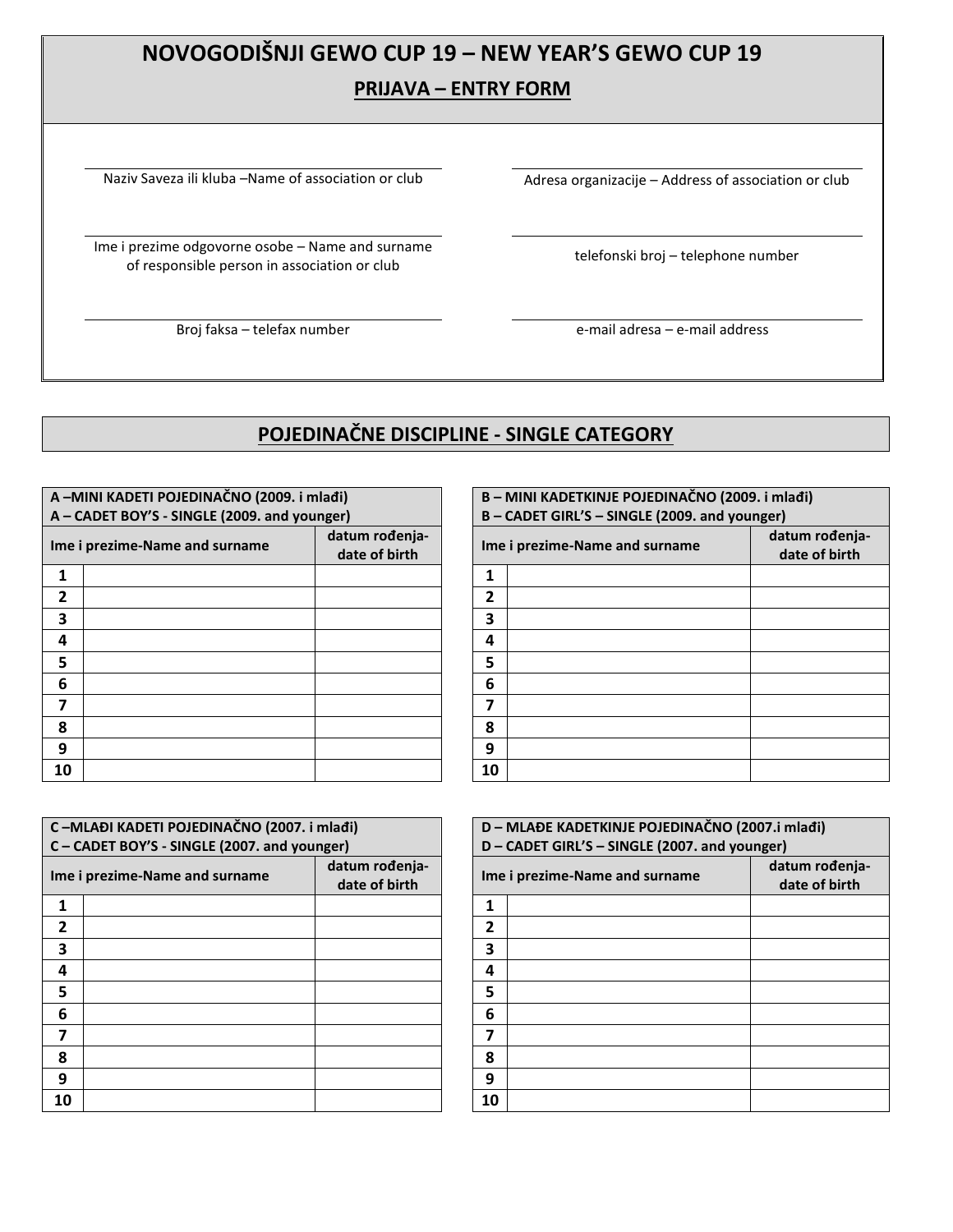| E - KADETI POJEDINAČNO (2005. i mlađi) |                                                                   |  |  |                |  |
|----------------------------------------|-------------------------------------------------------------------|--|--|----------------|--|
|                                        | E - CADET BOY'S - SINGLE (2005. and younger)                      |  |  |                |  |
|                                        | datum rođenja-<br>Ime i prezime-Name and surname<br>date of birth |  |  |                |  |
| 1                                      |                                                                   |  |  | 1              |  |
| 2                                      |                                                                   |  |  | $\overline{2}$ |  |
| 3                                      |                                                                   |  |  | 3              |  |
| 4                                      |                                                                   |  |  | 4              |  |
| 5                                      |                                                                   |  |  | 5              |  |
| 6                                      |                                                                   |  |  | 6              |  |
| 7                                      |                                                                   |  |  | 7              |  |
| 8                                      |                                                                   |  |  | 8              |  |
| 9                                      |                                                                   |  |  | 9              |  |
| 10                                     |                                                                   |  |  | 10             |  |

| r)                             | F - KADETKINJE POJEDINAČNO (2005. i mlađi)<br>F - CADET GIRL'S - SINGLE (2005. and younger) |                                |                                 |  |  |
|--------------------------------|---------------------------------------------------------------------------------------------|--------------------------------|---------------------------------|--|--|
| atum rođenja-<br>date of birth |                                                                                             | Ime i prezime-Name and surname | datum rođenja-<br>date of birth |  |  |
|                                | 1                                                                                           |                                |                                 |  |  |
|                                | $\overline{2}$                                                                              |                                |                                 |  |  |
|                                | 3                                                                                           |                                |                                 |  |  |
|                                | 4                                                                                           |                                |                                 |  |  |
|                                | 5                                                                                           |                                |                                 |  |  |
|                                | 6                                                                                           |                                |                                 |  |  |
|                                | 7                                                                                           |                                |                                 |  |  |
|                                | 8                                                                                           |                                |                                 |  |  |
|                                | 9                                                                                           |                                |                                 |  |  |
|                                | 10                                                                                          |                                |                                 |  |  |

| E - JUNIORI POJEDINAČNO (2002. i mlađi)                           |                                               |  |  |                |
|-------------------------------------------------------------------|-----------------------------------------------|--|--|----------------|
|                                                                   | E - JUNIOR BOY'S - SINGLE (2002. and younger) |  |  |                |
| datum rođenja-<br>Ime i prezime-Name and surname<br>date of birth |                                               |  |  |                |
| 1                                                                 |                                               |  |  | 1              |
| $\overline{2}$                                                    |                                               |  |  | $\overline{2}$ |
| 3                                                                 |                                               |  |  | 3              |
| 4                                                                 |                                               |  |  | 4              |
| 5                                                                 |                                               |  |  | 5              |
| 6                                                                 |                                               |  |  | 6              |
| 7                                                                 |                                               |  |  | 7              |
| 8                                                                 |                                               |  |  | 8              |
| 9                                                                 |                                               |  |  | 9              |
| 10                                                                |                                               |  |  | 10             |

|                                |    | F-JUNIORKE POJEDINAČNO (2002. i mlađi)       |                                 |  |  |  |
|--------------------------------|----|----------------------------------------------|---------------------------------|--|--|--|
| er)                            |    | F-JUNIOR GIRL'S - SINGLE (2002. and younger) |                                 |  |  |  |
| atum rođenja-<br>date of birth |    | Ime i prezime-Name and surname               | datum rođenja-<br>date of birth |  |  |  |
|                                | 1  |                                              |                                 |  |  |  |
|                                | 2  |                                              |                                 |  |  |  |
|                                | 3  |                                              |                                 |  |  |  |
|                                | 4  |                                              |                                 |  |  |  |
|                                | 5  |                                              |                                 |  |  |  |
|                                | 6  |                                              |                                 |  |  |  |
|                                | 7  |                                              |                                 |  |  |  |
|                                | 8  |                                              |                                 |  |  |  |
|                                | 9  |                                              |                                 |  |  |  |
|                                | 10 |                                              |                                 |  |  |  |

# **EKIPNO TAKMIČENJE - TEAM CATEGORY**

| <b>Naziv ekipe - Name of Team:</b> |              |                   | Kategorija – Category:      |
|------------------------------------|--------------|-------------------|-----------------------------|
| Nr.                                | $Ime - Name$ | Prezime – Surname | datum rođenja-date of birth |
|                                    |              |                   |                             |
|                                    |              |                   |                             |
|                                    |              |                   |                             |

|     | <b>Naziv ekipe - Name of Team:</b> | Kategorija – Category: |                             |
|-----|------------------------------------|------------------------|-----------------------------|
| Nr. | $Ime - Name$                       | Prezime – Surname      | datum rođenja-date of birth |
|     |                                    |                        |                             |
|     |                                    |                        |                             |
|     |                                    |                        |                             |